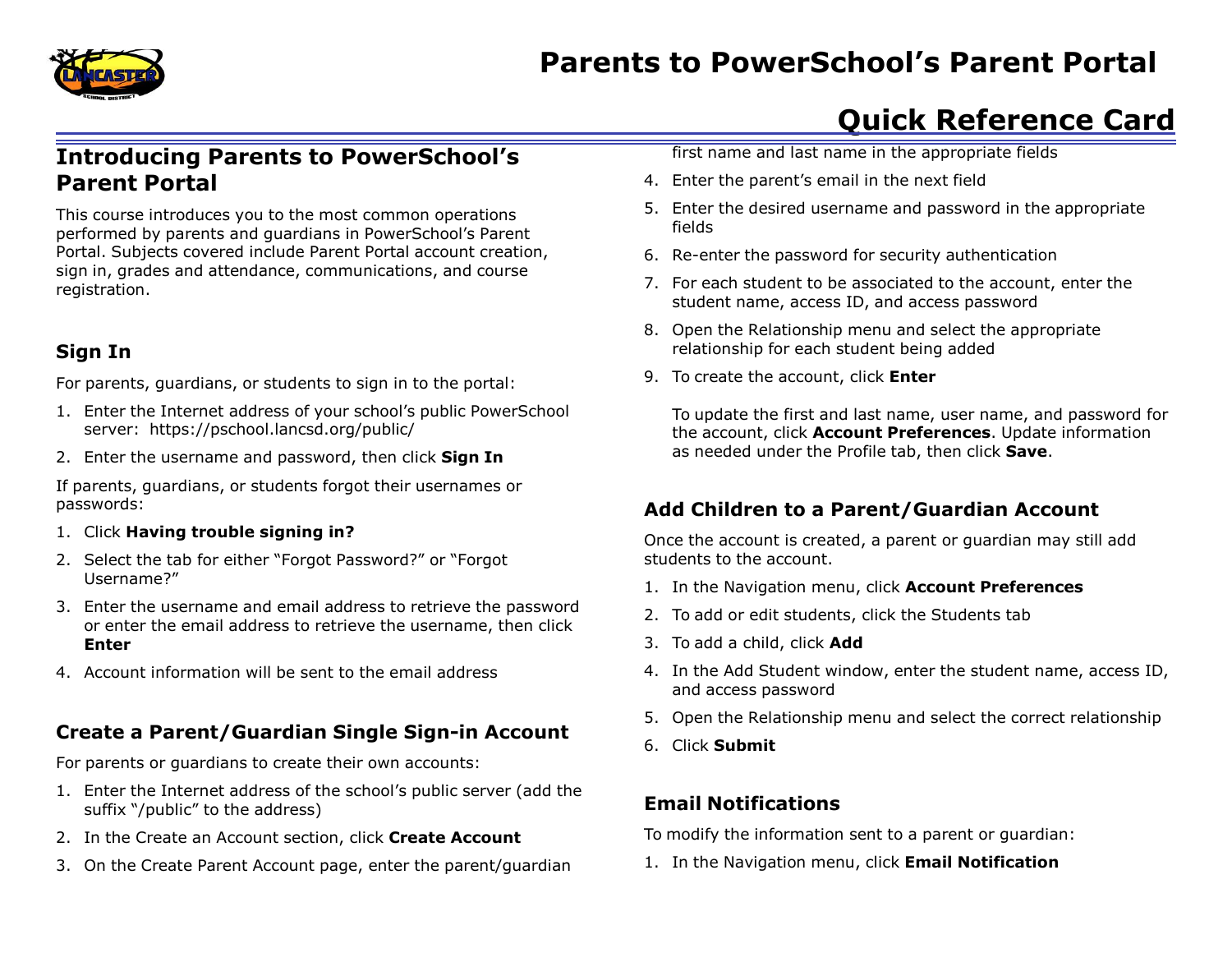

- 2. Select the desired information to be included in the email report
- 3. Open the "How often?" menu and select the frequency of report delivery
- 4. To send the report to other addresses, enter the addresses in the Additional Email Addresses field (separate additional addresses with commas)
- 5. If these changes are for all students on the account, check **Apply these settings to all your students?**
- 6. To send a report immediately for the selected student, click **Send now for [student name]**
- 7. To save the email preferences, click **Submit**

#### **Teacher Comments**

To read teacher comments:

- 1. In the Navigation menu, click **Teacher Comments**
- 2. General comments regarding the student's performance in class are shown in the Comments column
- 3. To email the teacher, click the teacher's name
- 4. To view specific assignment score comments, click **Grades and Attendance**
- 5. Click a final grade/percentage link
- 6. On the Class Score Detail page, click the score link for an assignment to see the comment

Assignment scores are active links only if the teacher entered additional assignment information, such as a comment.

#### **School Bulletin**

To view the daily school bulletin:

1. In the Navigation menu, click **School Bulletin** The current

Copyright © 2011 Pearson 2

bulletin is displayed in a separate window

- 2. To view previous bulletins, click one of the calendar icons and select the date
- 3. To close the bulletin, click **x**

## **Current and Historical Grades and Attendance**

To view a student's current grade and attendance information:

- 1. In the Navigation menu, click **Grades and Attendance**
- 2. To view the student's dropped classes, click **Show Dropped Classes also**
- 3. To view additional information about a term grade, click the link associated with that grade
- 4. If the teacher has included information about an assignment, click the assignment name to view it
- 5. The Assignment Description page includes the teacher, course, assignment name, and assignment description

If the teacher has linked to a website to provide additional help, click the link to that page to view the site.

- 6. If your child's school uses standards-based grading, click the Standards tab to view standards grades
- 7. On the Standards Grades page, click **Show Completed Classes** to view standards grades for completed classes or click **Hide Completed Classes** to view the classes for the current term only
- 8. To view standards comments, click the blue icon
- 9. Click the name of the standard to view details about the teacher, course, standard name, grade scale, and description
- 10. Click the Grades and Attendance tab to return to the Grades and Attendance page
- 11. Click the numbers in either the Absences or Tardies columns to